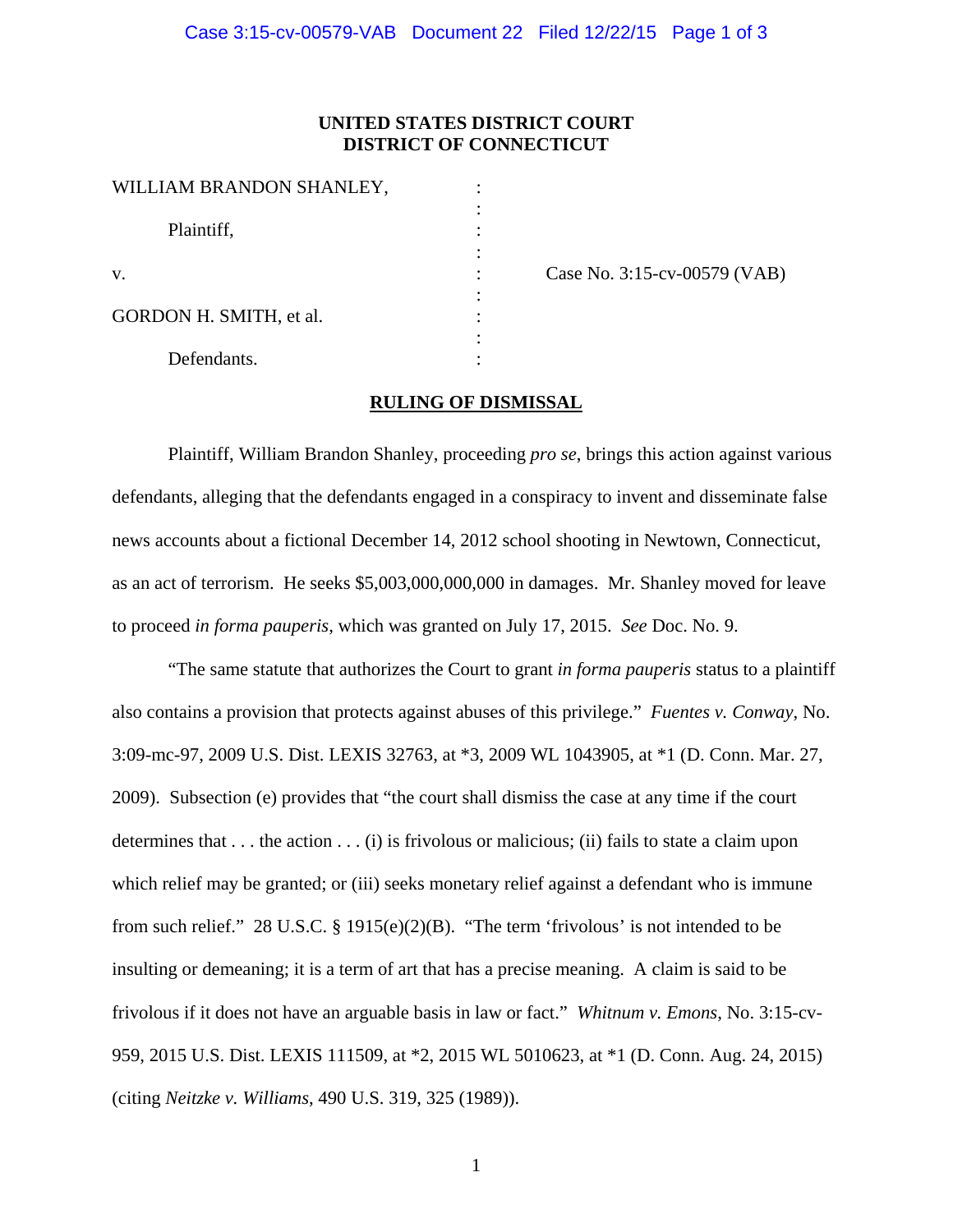## Case 3:15-cv-00579-VAB Document 22 Filed 12/22/15 Page 2 of 3

In reviewing a *pro se* complaint, the Court must construe it liberally, and interpret it "to raise the strongest arguments it suggests." *Abbas v. Dixon*, 480 F.3d 636, 639 (2d Cir. 2007). Even so, the complaint must still "include sufficient facts to afford the defendants fair notice of the claims and the grounds upon which they are based and to demonstrate a right to relief." *Shabazz v. Valentine*, No. 3:14-cv-1711, 2014 U.S. Dist. LEXIS 167220, at \*1-2, 2014 WL 6850773, at \*1 (D. Conn. Dec. 3, 2014); *see also Bell Atlantic v. Twombly*, 550 U.S. 544, 555-56 (2007) (plaintiff must plead "enough facts to state a claim to relief that is plausible on its face"). A claim has the requisite "facial plausibility when the plaintiff pleads factual content that allows the court to draw the reasonable inference that the defendant is liable for the misconduct alleged." *Ashcroft v. Iqbal*, 556 U.S. 662, 678 (2009). Conclusory allegations are not sufficient; a pleading that only "tenders naked assertions devoid of further factual enhancement" will not suffice. *Id*.

In addition, section  $1915(e)(2)$  "accords judges not only the authority to dismiss a claim based on an indisputably meritless legal theory, but also the unusual power to pierce the veil of the complaint's factual allegations and dismiss those claims whose factual contentions are clearly baseless." *Neitzke*, 490 U.S. at 327; *see Denton v. Hernandez*, 504 U.S. 25, 32-33 (1992) (holding that a finding of factual frivolousness is appropriate when the facts alleged rise to the level of the irrational or the wholly incredible, whether or not there are judicially noticeable facts available to contradict them") (internal quotation marks and citations omitted); *see also id.* at 33 (recognizing that " district courts, who are all too familiar with factually frivolous claims, are in the best position to determine which cases fall into this category") (internal quotation marks and citation omitted).